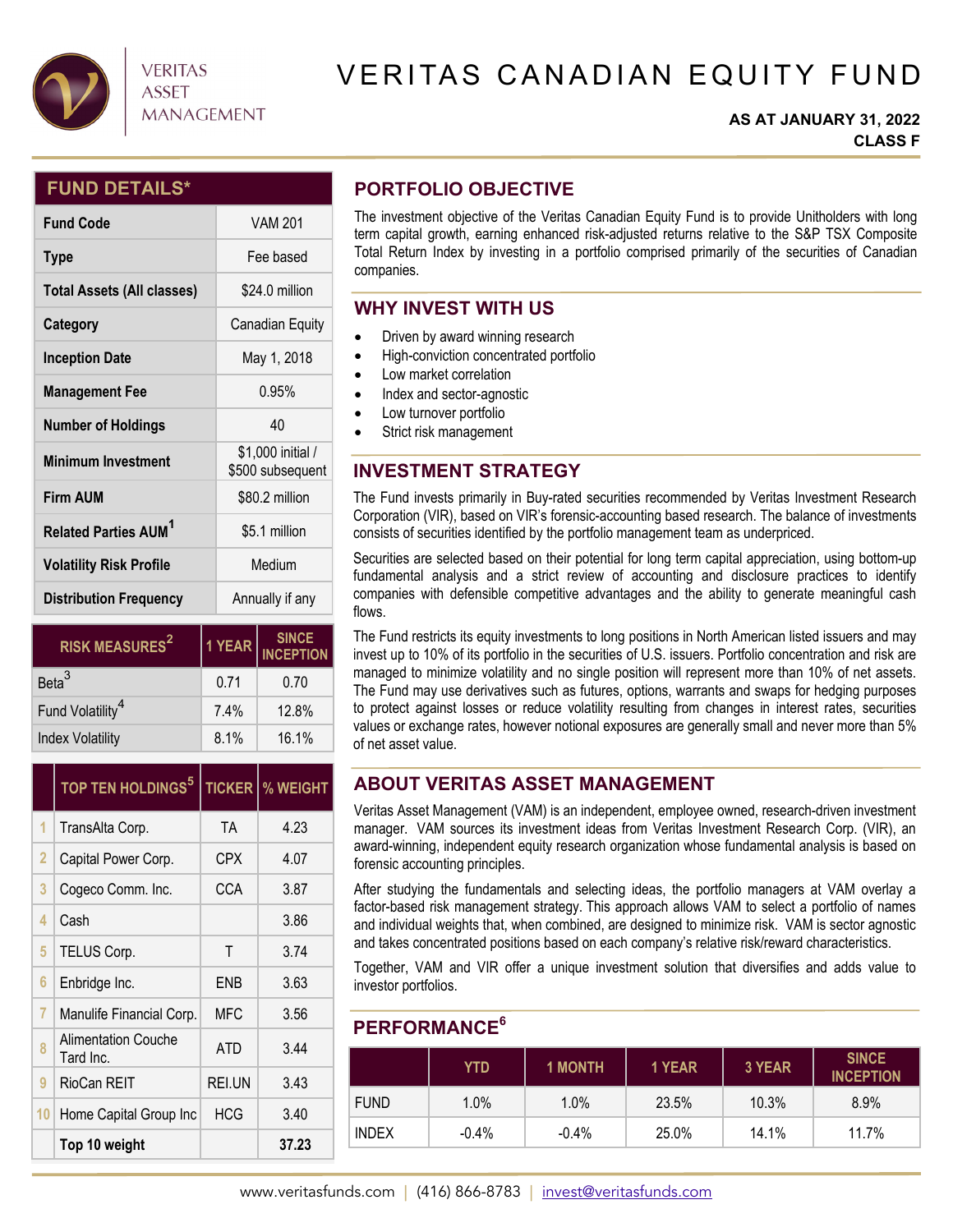

# VERITAS CANADIAN EQUITY FUND

#### **AS AT JANUARY 31, 2022 CLASS F**

2021/12

Class F units of the Veritas Canadian Equity Fund generated a 1.0% return in January, in contrast to a negative month for North American indices. Careful management of our exposures and an underweight position in Technology stocks helped the Fund post positive returns for the month.

The Fund's position in **ARC Resources Ltd. (TSX: ARX)** was the top contributor to performance in January. **ARX** benefitted from a 17% increase in WTI crude prices in January, as well as a 30% increase in Henry Hub gas prices. As a Montney focused, liquids-rich gas producer, **ARX** is uniquely positioned to benefit from tightening global energy conditions.

The second-best contributor to Fund performance in January was **Canadian Natural Resources (TSX: CNQ)**. In our view, **CNQ** has one of the best management teams in the energy space and has consistently executed on its growth plans. With limited downstream operations and a competitive cost structure, the company offers considerable torque to rising oil and gas prices.

Our goal is to buy the best companies in sectors where we identify positive investment catalysts, while avoiding poorly positioned companies and industry headwinds in sectors where we identify investment risks. We evaluate companies based on balance sheet strength; free cash flow sustainability; transparent financial reporting and governance; as well as the ability to endure periods of economic weakness.

# **PERFORMANCE COMMENTARY <sup>7</sup>**



### **SECTOR ALLOCATIONS<sup>8</sup>**